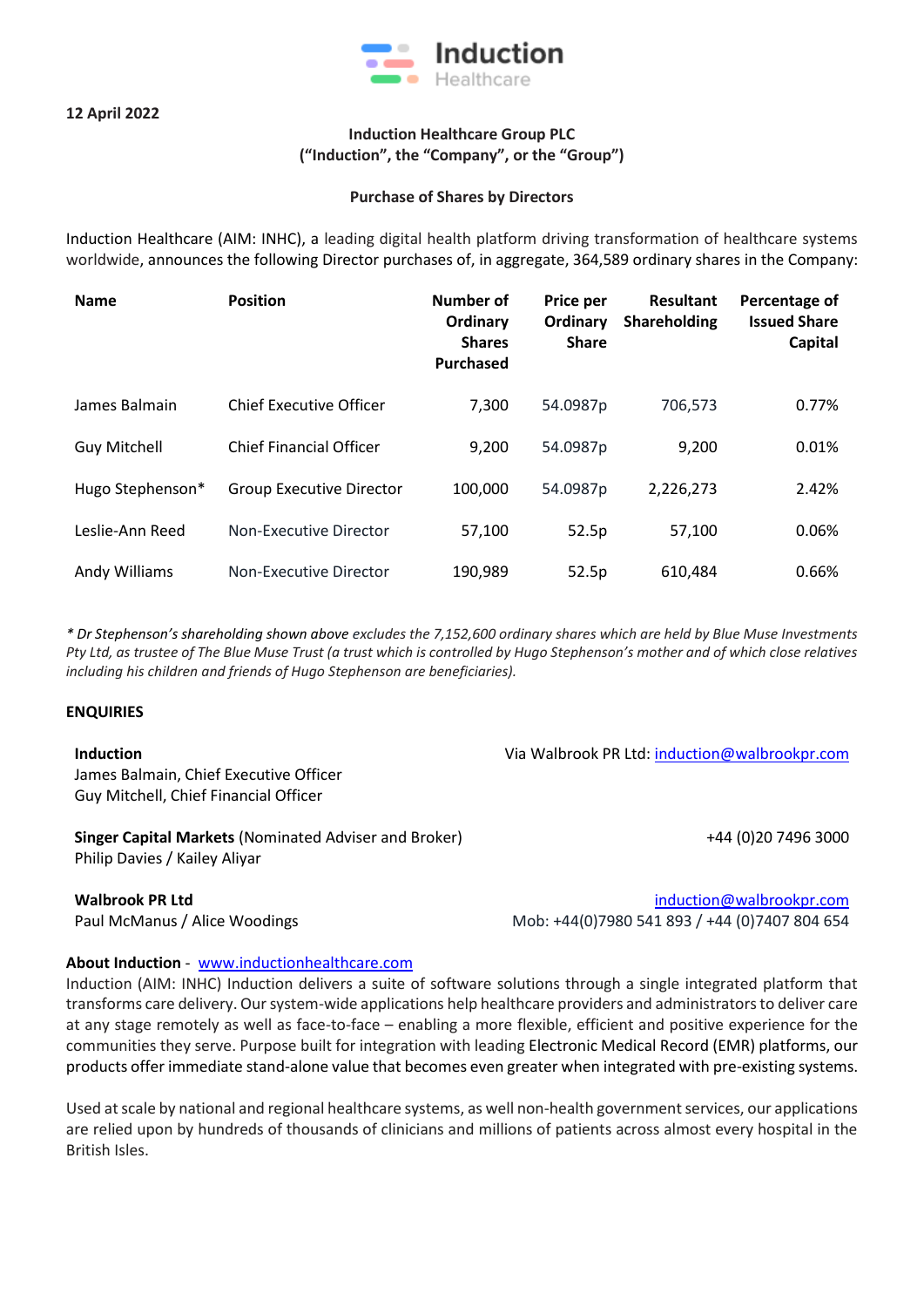The information set out below is provided in accordance with the requirements of Article 19(3) of the EU Market Abuse Regulation No 596/2014

| 1. | Details of the person discharging managerial responsibilities / person closely associated                                                                                                            |                                                   |  |
|----|------------------------------------------------------------------------------------------------------------------------------------------------------------------------------------------------------|---------------------------------------------------|--|
| a. | Name                                                                                                                                                                                                 | <b>James Balmain</b>                              |  |
| 2. | <b>Reason for the notification</b>                                                                                                                                                                   |                                                   |  |
| а. | Position/status                                                                                                                                                                                      | Chief Executive Officer                           |  |
| а. | Initial notification<br>/Amendment                                                                                                                                                                   | Initial notification                              |  |
| 3. | Details of the issuer, emission allowance market participant, auction platform, auctioneer or auction monitor                                                                                        |                                                   |  |
| а. | Name                                                                                                                                                                                                 | Induction Healthcare Group plc                    |  |
| b. | LEI                                                                                                                                                                                                  | 213800RY96GCZQW5TP19                              |  |
| 4. | Details of the transaction(s): section to be repeated for (i) each type of instrument; (ii) each type of<br>transaction; (iii) each date; and (iv) each place where transactions have been conducted |                                                   |  |
| а. | Description of the<br>Financial<br>instrument, type<br>of instrument<br>Identification code                                                                                                          | Ordinary shares of 0.5 pence each<br>GB00BJ0M3545 |  |
| b. | Nature of the<br>transaction                                                                                                                                                                         | <b>Purchase of Ordinary Shares</b>                |  |
| c. | Price(s) and<br>volume(s)                                                                                                                                                                            | 54.0987 pence<br>7,300 Ordinary Shares            |  |
| d. | Aggregated<br>information<br>·Aggregated<br>volume<br>$\bullet$ Price                                                                                                                                | N/A                                               |  |
| e. | Date of the<br>transaction                                                                                                                                                                           | 11 April 2022                                     |  |
| f. | Place of the<br>transaction                                                                                                                                                                          | London Stock Exchange                             |  |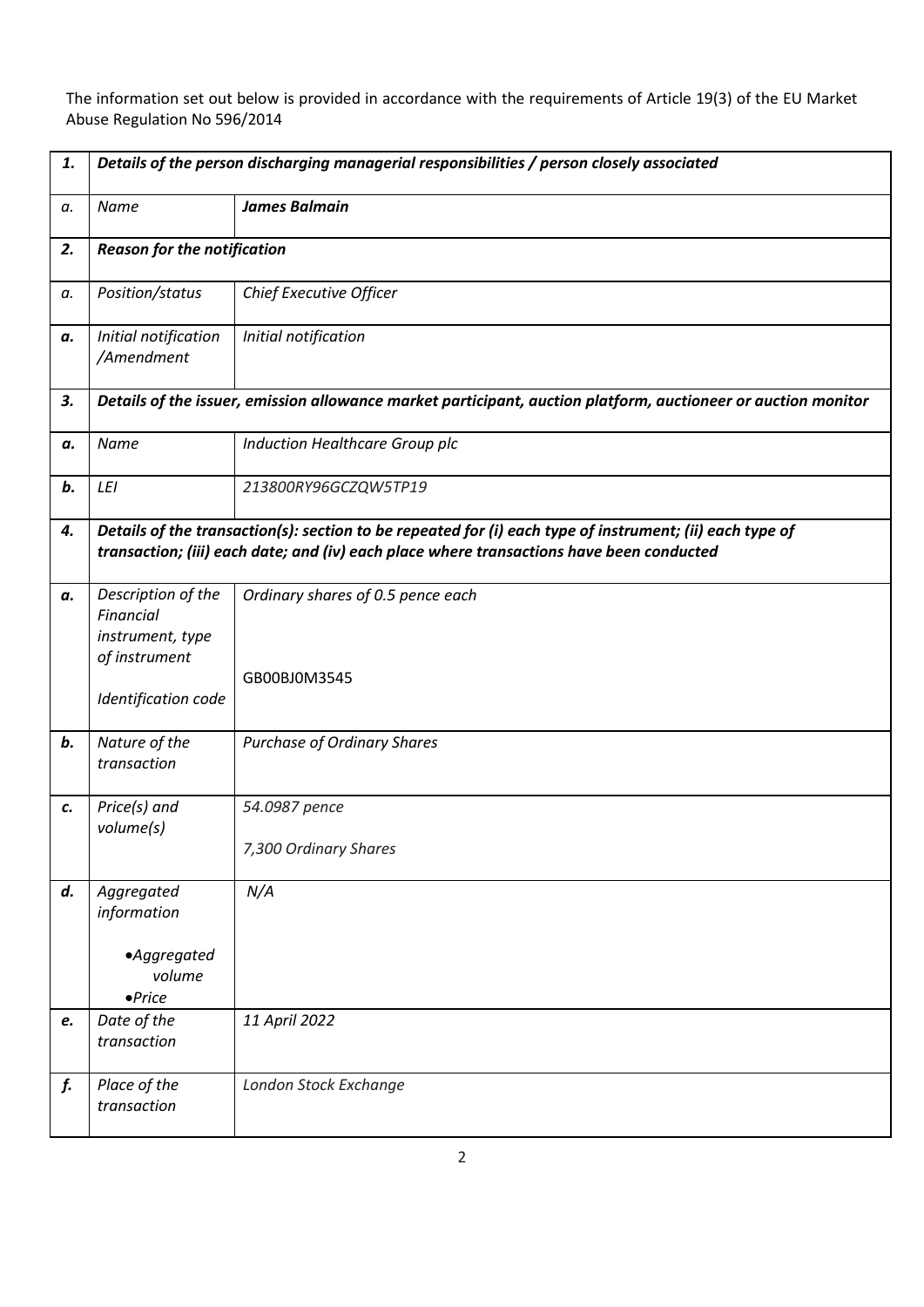| 1. | Details of the person discharging managerial responsibilities / person closely associated                     |                                                                                                                                                                                                      |  |
|----|---------------------------------------------------------------------------------------------------------------|------------------------------------------------------------------------------------------------------------------------------------------------------------------------------------------------------|--|
| a. | Name                                                                                                          | <b>Guy Mitchell</b>                                                                                                                                                                                  |  |
| 2. | <b>Reason for the notification</b>                                                                            |                                                                                                                                                                                                      |  |
| a. | Position/status                                                                                               | <b>Chief Financial Officer</b>                                                                                                                                                                       |  |
| а. | Initial notification<br>/Amendment                                                                            | Initial notification                                                                                                                                                                                 |  |
| 3. | Details of the issuer, emission allowance market participant, auction platform, auctioneer or auction monitor |                                                                                                                                                                                                      |  |
| а. | Name                                                                                                          | Induction Healthcare Group plc                                                                                                                                                                       |  |
| b. | LEI                                                                                                           | 213800RY96GCZQW5TP19                                                                                                                                                                                 |  |
| 4. |                                                                                                               | Details of the transaction(s): section to be repeated for (i) each type of instrument; (ii) each type of<br>transaction; (iii) each date; and (iv) each place where transactions have been conducted |  |
| а. | Description of the<br>Financial<br>instrument, type<br>of instrument<br>Identification code                   | Ordinary shares of 0.5 pence each<br>GB00BJ0M3545                                                                                                                                                    |  |
| b. | Nature of the<br>transaction                                                                                  | <b>Purchase of Ordinary Shares</b>                                                                                                                                                                   |  |
| c. | Price(s) and<br>volume(s)                                                                                     | 54.0987 pence<br>9,200 Ordinary Shares                                                                                                                                                               |  |
| d. | Aggregated<br>information<br>·Aggregated<br>volume<br>$\bullet$ Price                                         | N/A                                                                                                                                                                                                  |  |
| e. | Date of the<br>transaction                                                                                    | 11 April 2022                                                                                                                                                                                        |  |
| f. | Place of the<br>transaction                                                                                   | London Stock Exchange                                                                                                                                                                                |  |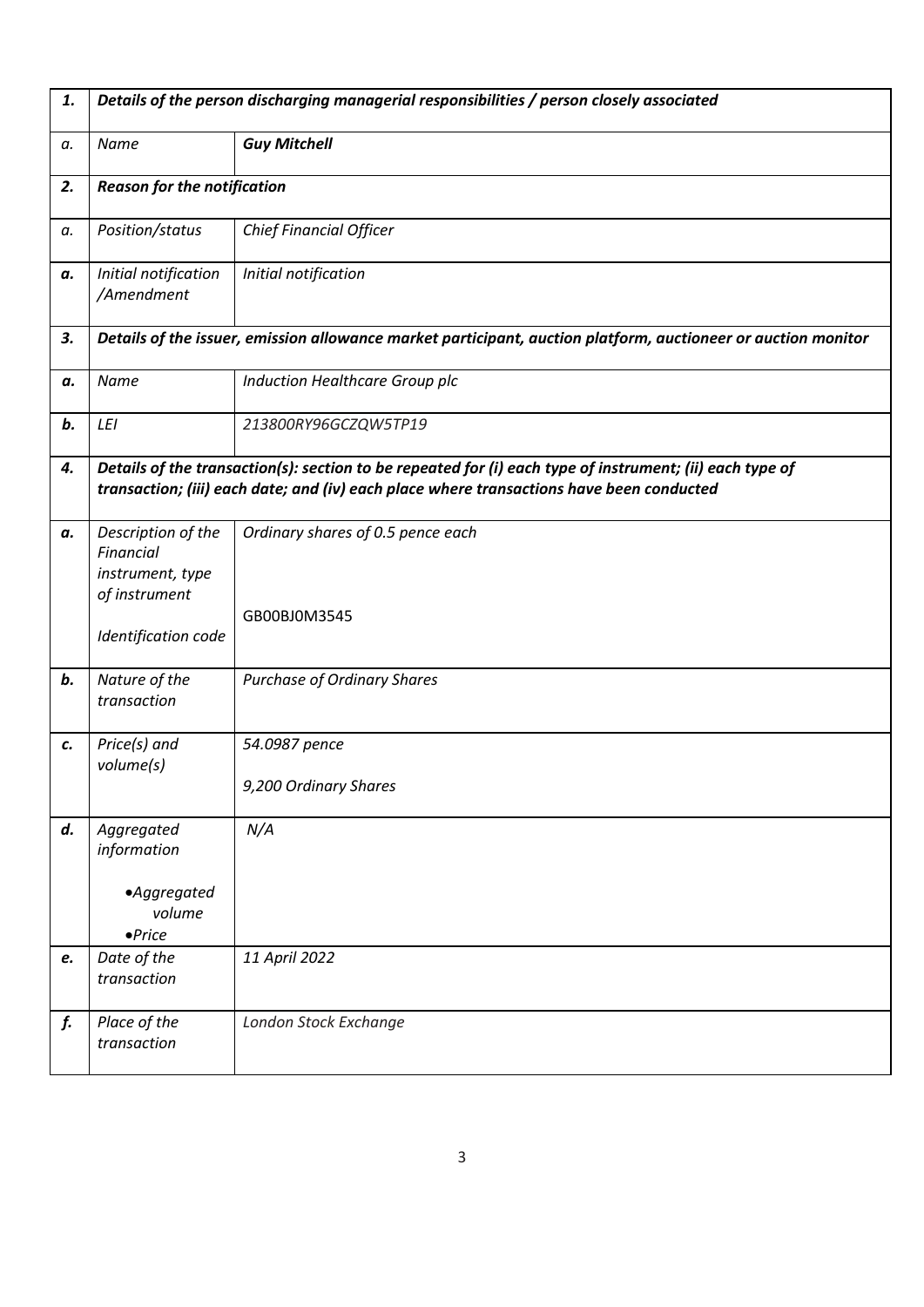| 1. | Details of the person discharging managerial responsibilities / person closely associated                     |                                                                                                                                                                                                      |  |
|----|---------------------------------------------------------------------------------------------------------------|------------------------------------------------------------------------------------------------------------------------------------------------------------------------------------------------------|--|
| а. | Name                                                                                                          | <b>Hugo Stephenson</b>                                                                                                                                                                               |  |
| 2. |                                                                                                               | <b>Reason for the notification</b>                                                                                                                                                                   |  |
| а. | Position/status                                                                                               | Group Executive Director                                                                                                                                                                             |  |
| а. | Initial notification<br>/Amendment                                                                            | Initial notification                                                                                                                                                                                 |  |
| 3. | Details of the issuer, emission allowance market participant, auction platform, auctioneer or auction monitor |                                                                                                                                                                                                      |  |
| а. | Name                                                                                                          | Induction Healthcare Group plc                                                                                                                                                                       |  |
| b. | LEI                                                                                                           | 213800RY96GCZQW5TP19                                                                                                                                                                                 |  |
| 4. |                                                                                                               | Details of the transaction(s): section to be repeated for (i) each type of instrument; (ii) each type of<br>transaction; (iii) each date; and (iv) each place where transactions have been conducted |  |
| а. | Description of the<br>Financial<br>instrument, type<br>of instrument<br>Identification code                   | Ordinary shares of 0.5 pence each<br>GB00BJ0M3545                                                                                                                                                    |  |
| b. | Nature of the<br>transaction                                                                                  | <b>Purchase of Ordinary Shares</b>                                                                                                                                                                   |  |
| c. | Price(s) and<br>volume(s)                                                                                     | 54.0987 pence<br>100,000 Ordinary Shares                                                                                                                                                             |  |
| d. | Aggregated<br>information<br>•Aggregated<br>volume<br>$\bullet$ Price                                         | N/A                                                                                                                                                                                                  |  |
| e. | Date of the<br>transaction                                                                                    | 11 April 2022                                                                                                                                                                                        |  |
| f. | Place of the<br>transaction                                                                                   | London Stock Exchange                                                                                                                                                                                |  |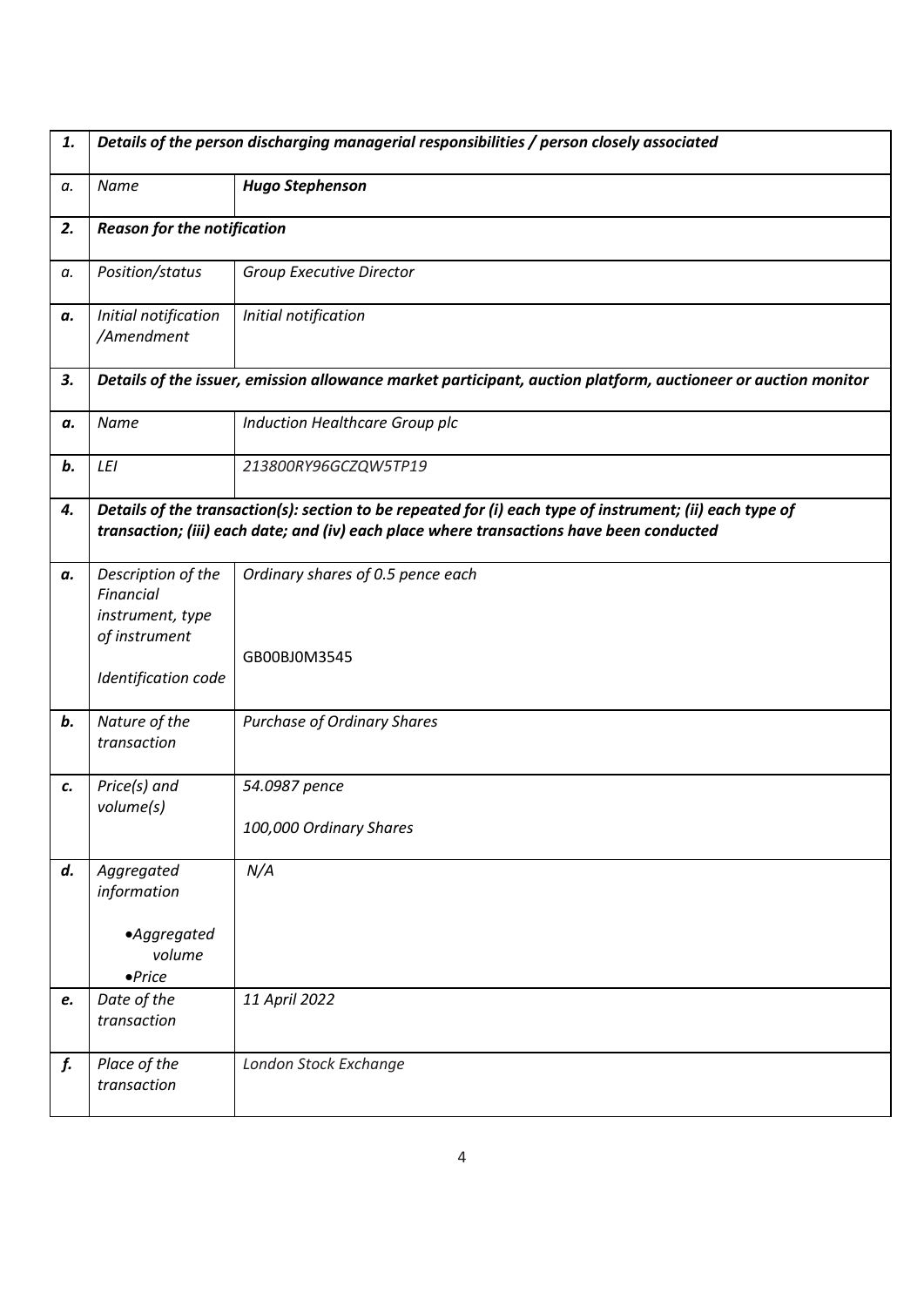| 1. | Details of the person discharging managerial responsibilities / person closely associated                     |                                                                                                                                                                                                      |  |
|----|---------------------------------------------------------------------------------------------------------------|------------------------------------------------------------------------------------------------------------------------------------------------------------------------------------------------------|--|
| a. | Name                                                                                                          | <b>Leslie-Ann Reed</b>                                                                                                                                                                               |  |
| 2. | <b>Reason for the notification</b>                                                                            |                                                                                                                                                                                                      |  |
| a. | Position/status                                                                                               | Non-Executive Director                                                                                                                                                                               |  |
| а. | Initial notification<br>/Amendment                                                                            | Initial notification                                                                                                                                                                                 |  |
| 3. | Details of the issuer, emission allowance market participant, auction platform, auctioneer or auction monitor |                                                                                                                                                                                                      |  |
| а. | Name                                                                                                          | Induction Healthcare Group plc                                                                                                                                                                       |  |
| b. | LEI                                                                                                           | 213800RY96GCZQW5TP19                                                                                                                                                                                 |  |
| 4. |                                                                                                               | Details of the transaction(s): section to be repeated for (i) each type of instrument; (ii) each type of<br>transaction; (iii) each date; and (iv) each place where transactions have been conducted |  |
| а. | Description of the<br>Financial<br>instrument, type<br>of instrument<br>Identification code                   | Ordinary shares of 0.5 pence each<br>GB00BJ0M3545                                                                                                                                                    |  |
| b. | Nature of the<br>transaction                                                                                  | <b>Purchase of Ordinary Shares</b>                                                                                                                                                                   |  |
| c. | Price(s) and<br>volume(s)                                                                                     | 52.5 pence<br>57,100 Ordinary Shares                                                                                                                                                                 |  |
| d. | Aggregated<br>information<br>·Aggregated<br>volume<br>$\bullet$ Price                                         | N/A                                                                                                                                                                                                  |  |
| e. | Date of the<br>transaction                                                                                    | 11 April 2022                                                                                                                                                                                        |  |
| f. | Place of the<br>transaction                                                                                   | London Stock Exchange                                                                                                                                                                                |  |